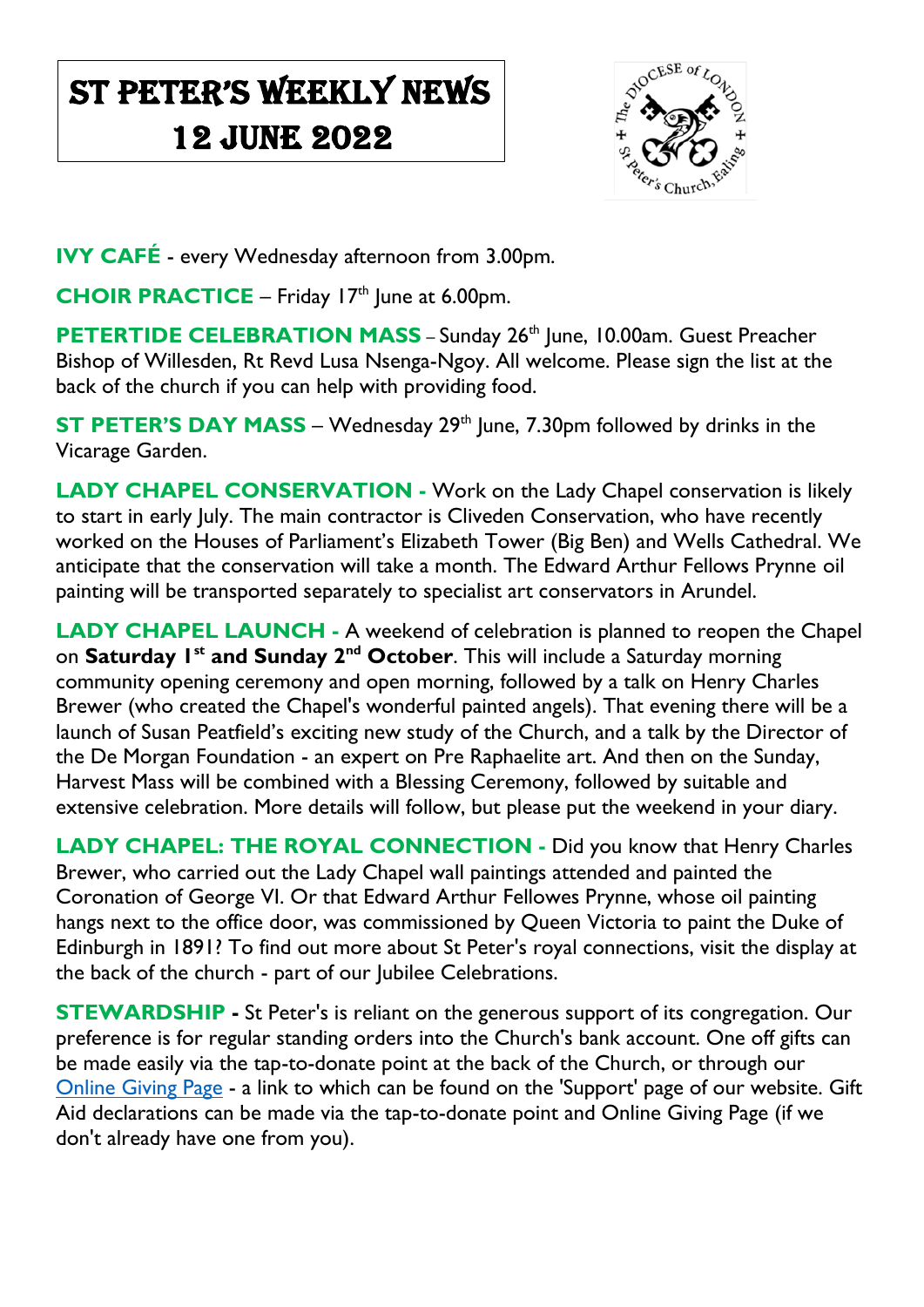| <b>Worship this week</b>                                                                                                                                                                                                                                                                                                                                                                            |                                                                                                                                                                                                                                                                                                                                                                                                                                                            |  |
|-----------------------------------------------------------------------------------------------------------------------------------------------------------------------------------------------------------------------------------------------------------------------------------------------------------------------------------------------------------------------------------------------------|------------------------------------------------------------------------------------------------------------------------------------------------------------------------------------------------------------------------------------------------------------------------------------------------------------------------------------------------------------------------------------------------------------------------------------------------------------|--|
| Sunday 12th June<br><b>Trinity Sunday</b><br>10am Parish Family Mass with Admission to<br>Communion<br>5.30pm Evening Prayer                                                                                                                                                                                                                                                                        | Sunday 19th June<br><b>First Sunday after Trinity</b><br>10am Parish Mass<br>5.30pm Evening Prayer                                                                                                                                                                                                                                                                                                                                                         |  |
| <b>Daily Prayer:</b>                                                                                                                                                                                                                                                                                                                                                                                |                                                                                                                                                                                                                                                                                                                                                                                                                                                            |  |
| Tuesday - Friday:<br>9am Morning Prayer (Church)<br>Monday, Tuesday, Thursday & Friday<br>5pm Evening Prayer (Church)<br>Wednesday<br>5pm Contemplative Prayer gathering (Zoom)                                                                                                                                                                                                                     | For information about baptisms, weddings and<br>funerals please contact Fr David or the Parish Office<br>during office hours.                                                                                                                                                                                                                                                                                                                              |  |
|                                                                                                                                                                                                                                                                                                                                                                                                     |                                                                                                                                                                                                                                                                                                                                                                                                                                                            |  |
| <b>Notices &amp; Diary Dates:</b>                                                                                                                                                                                                                                                                                                                                                                   |                                                                                                                                                                                                                                                                                                                                                                                                                                                            |  |
| <b>June 2022</b><br>TODAY: I0am Trinity Sunday. First Communion<br>Mass (Church)<br>21st: 7pm Archdeacon's Visitation & Swearing in<br>of Church Wardens (St Paul's, Northfields)<br>26th: Petertide Celebration Mass. Guest Preacher<br>Bishop of Willesden, Rt Revd Lusa Nsenga-Ngoy<br>29th: St Peter's Day. 7.30pm Mass with drinks in<br>the Vicarage Garden<br>30th: 8pm PCC Meeting (Church) | <b>July 2022</b><br>Ist: Willesden Area Ordination of Priests (Church)<br>5 <sup>th</sup> : 7.30pm Ealing Deanery Synod (St Mary's, Hanwell)<br>13 <sup>th</sup> : 6pm Amnesty Letter Writing Group Meeting<br>16th: Ipm Wedding Josh Baker & Tia Sui<br>17th: Dedication Festival Mass<br>21st: Men's Beer & Curry<br>27th: Ealing Borough Schools end of Summer term<br>September 2022<br>5 <sup>th</sup> : 7.30pm Standing Committee Meeting (Vicarage) |  |
|                                                                                                                                                                                                                                                                                                                                                                                                     |                                                                                                                                                                                                                                                                                                                                                                                                                                                            |  |
| This Week's Reading Programme:                                                                                                                                                                                                                                                                                                                                                                      |                                                                                                                                                                                                                                                                                                                                                                                                                                                            |  |

**Mon:** Joshua 7.1-15; Luke 10.25-37. **Tues**: Joshua 7.16-end; Luke 10.38-end. **Weds:** Joshua 8.1-29; Luke 11.1-13. **Thurs (Corpus Christi):** Deuteronomy 8.2-16; 1 Corinthians 10.1-17. **Fri:** Joshua 9.3-26; Luke 11.29-36. **Sat:** Joshua 10.1-15; Luke 11.37-end.

## **Prayer Requests:**

**Please pray for:** Roderick McLennan. **Recently deceased:** Maria Gee; Gloria Loosley. Years Mind: week 12-18 June: Christiana Gordon.

**Parish family:** Margaret Musisi & Linda Olaneye; Fr David & Sarah Neno; Patrick Neyman; Christine Neyman; Catharine, Julian, Joshua & Rawdon Partridge; Richard, Susan & John Peatfield; Alex, Alex, Beatrice & Bertie Pridgeon; Vix, Ben, Tom and Sam Sherliker.

(To add names to this list please contact Fr David or the Parish Office)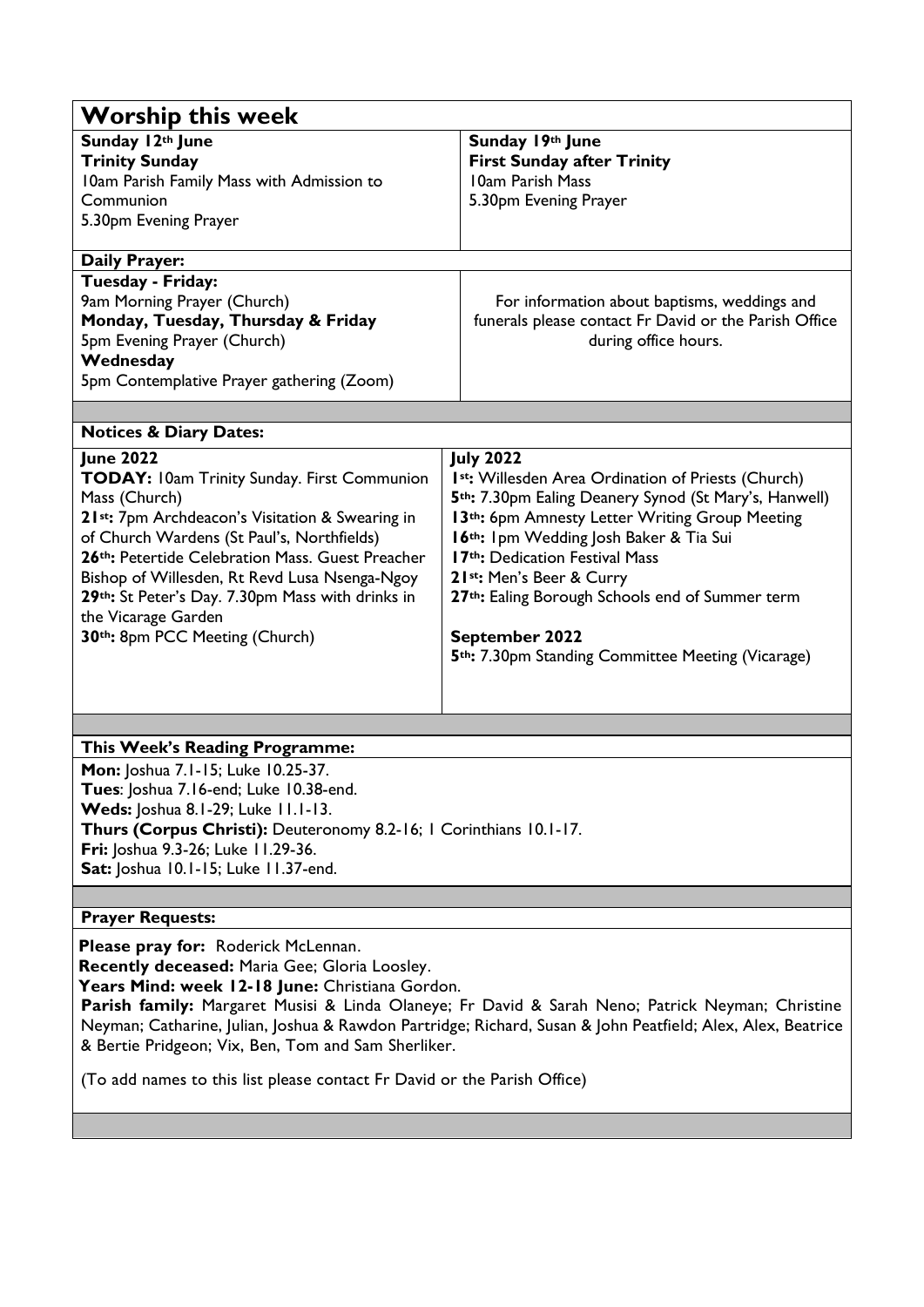**Now Accepting Contactless Donations**